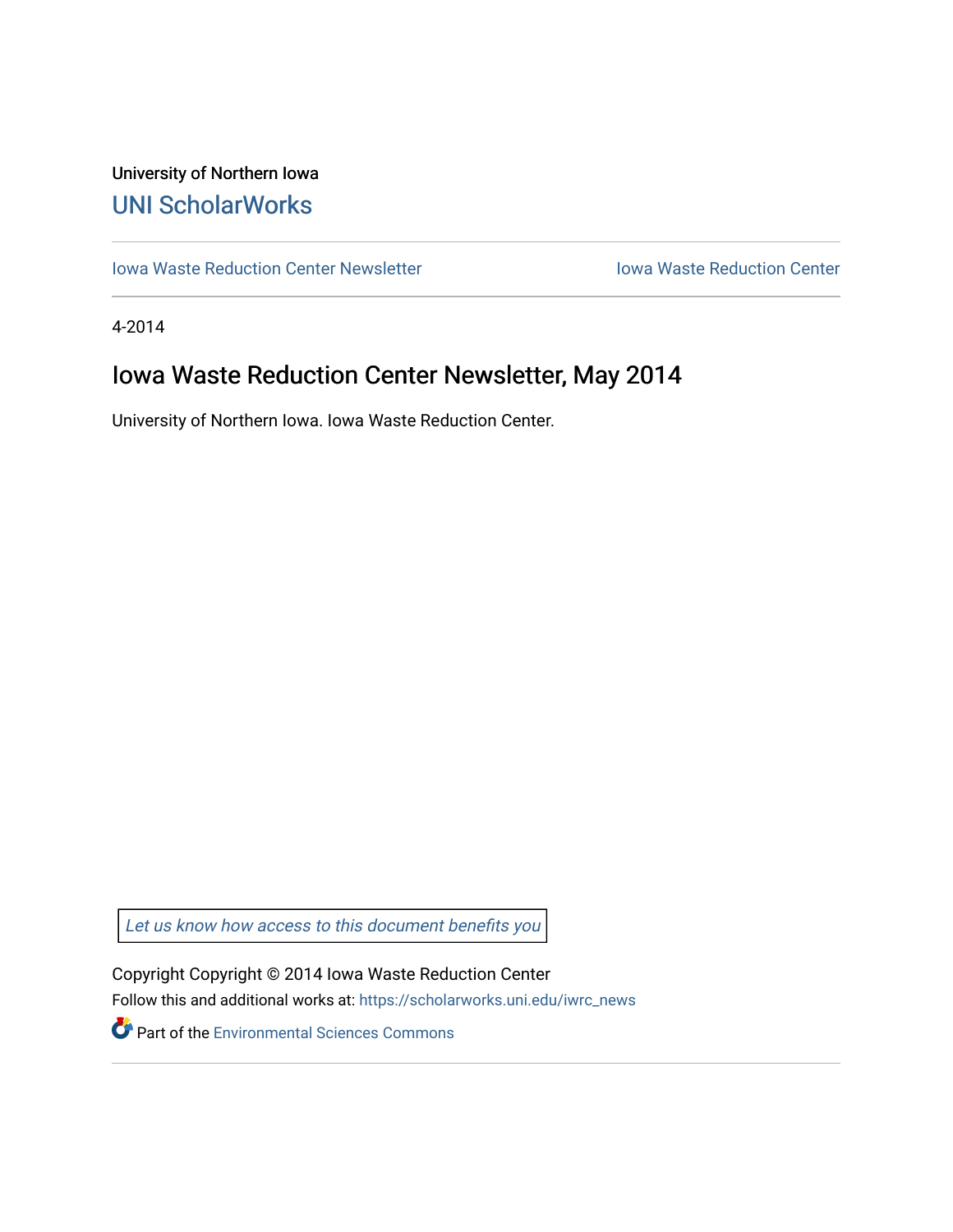#### **May 2014**



#### Welcome to the May newsletter!

As May 15th passed, IWRC finished up another Minor Source Emission Inventory season. We hope the calculators and resources available at our MSEI website were able to help those of you that had to submit inventories this year. Facilities in the western portion of Iowa, it will be your turn next year!

We have a lot of exciting news that we will be sharing this summer - new projects, events and even a mobile app so keep watch in upcoming newsletters as we make exciting announcements!

# On The IWRC Blog-

- **[EPA to Host Solvent-Contaminated Wipes Rule Webinar](http://iwrc.org/blog/epa-to-host-solvent-contaminated-wipes-rule-webinar/)**
- [A Week to Celebrate Small Business](http://iwrc.org/blog/a-week-to-celebrate-small-businesses/)
- [Three Questions: Saying Goodbye](http://iwrc.org/blog/three-questions-saying-goodbye/)
- [Four Changes to Improve Air Quality](http://iwrc.org/blog/changes-improve-air-quality/)

## **Industry News-**

#### **| Food Waste |**

[UI, Coe, Luther join federal initiative to reduce food waste](http://www.desmoinesregister.com/story/money/agriculture/green-fields/2014/04/25/university-of-iowa-coe-college-luther-college-epa-food-recovery/8145843/)

Three Iowa institutions have joined UNI in EPA's Food Recovery Challenge's effort to reduce food waste. (Des Moines Register)

#### **| Air Quality |**

[A Breath of Fresh Air: Iowa Particle Pollution Drops](http://www.publicnewsservice.org/2014-05-02/climate-change-air-quality/a-breath-of-fresh-air-iowa-particle-pollution-drops/a39124-1#sthash.JNja8snG.dpuf)

Progress to improve air quality across Iowa is being made with Des Moines, Waterloo and Sioux City ranked among the cleanest for ozone. (Iowa Public News Service)

#### **| P2 |**

#### [Iowa Companies Team with Pollution Prevention Intern Program](http://www.iowadnr.gov/idnr/insidednr/socialmediapressroom/newsreleases/vw/1/itemid/1978)

Fourteen Iowa businesses will be participating in the 2014 program which aims to implement P2 strategies to increase efficiency, reduce costs and meet environmental goals. (Iowa DNR)